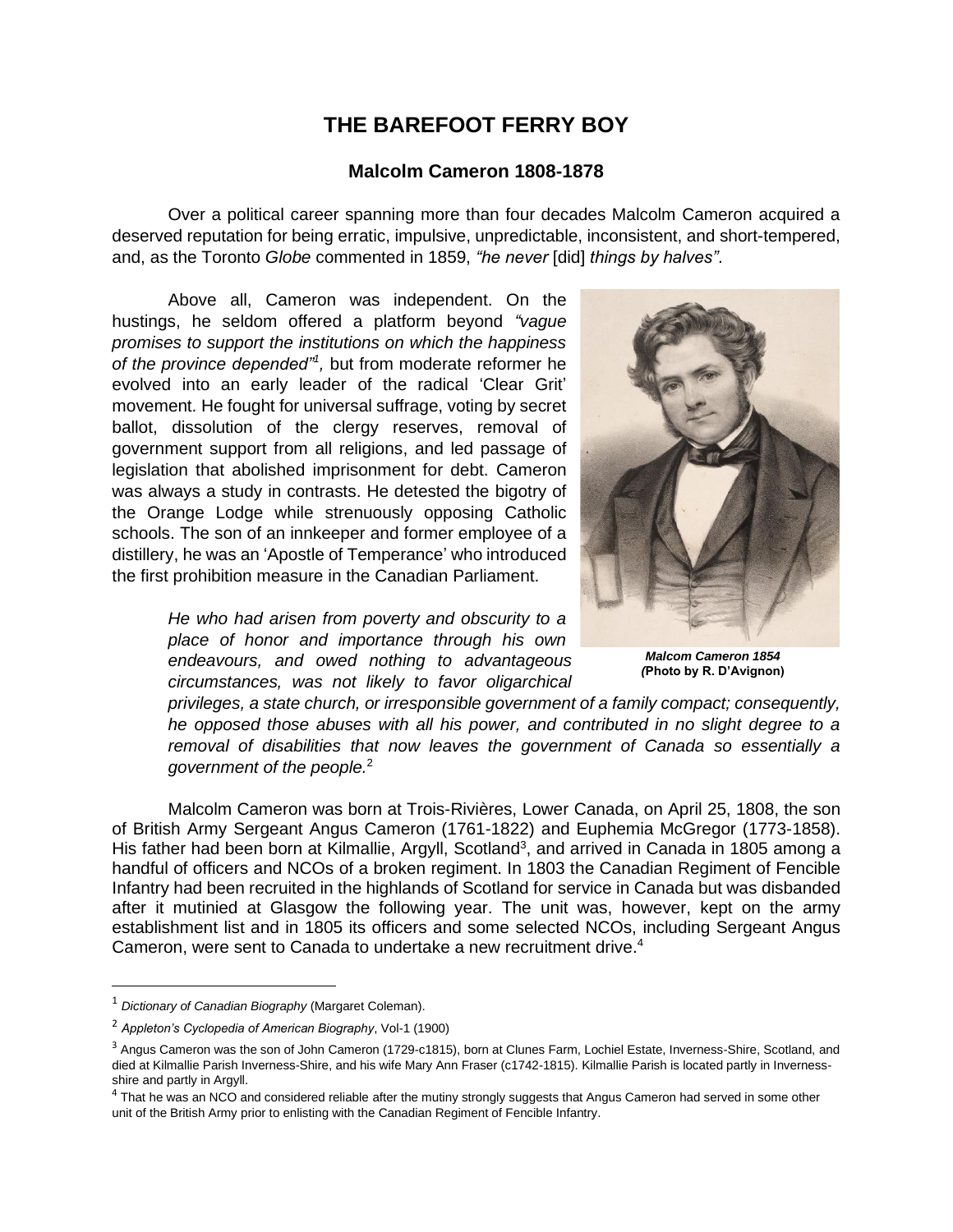By the time his youngest son Malcolm was born in 1808, the regiment had been reconstituted and Sergeant Cameron was posted at Trois-Rivières, Lower Canada (Quebec), serving, according to several sources, as 'hospital sergeant'<sup>5</sup>. When the American War of 1812-1814 broke out the Canadian Fencibles numbered 736 all ranks, but during the war its men were disbursed in small units across both the upper and lower colonies. They served as marines on Great Lakes Royal Navy vessels, militia instructors, artificers with the Royal Artillery, supply convoy escorts, etc., although a few detached companies did see action at Châteauguay (1813), Crysler's Farm (1813), Lacolle Mills (1814).



The Canadian Fencibles were disbanded at Kingston in June 1816 and on August 10th Angus Cameron (55), accompanied by his wife Euphemia (43), daughters Christina (12) and Mary Ann (11), and sons Alexander (15), Malcolm (8) and John (2) arrived at the Perth Military Settlement.<sup>6</sup> To that date Euphemia had borne Angus at least nine children but four of those, all sons, had died as children. Two more daughters, Marion and Euphemia, were born in Drummond Township in 1817 and 1818.

The Cameron family was allocated land at Drummond Township  $C-11/L-6(NE)^7$  on the banks of the Mississippi River and Angus soon established a rudimentary ferry service across the river. Initially only those few settlers of 1816-1819 who drew lots along the west end of Drummond Township Concessions 11 and 12 had much call to cross the river, but in 1820, when the British Army Settling Department cut a road from Perth to Lanark Depot, opening the Townships

<sup>5</sup> Margaret Coleman, writing in the *Dictionary of Canadian Biography*.

 $6$  Angus and Euphemia were the parents of at least 11 children – John (b.1798), Duncan (b.1799), Alexander (1801-1835), Christina (1804-1886), Mary Ann (1805-1890), William Ellis (1806-1807), Malcolm (1808-1876), Angus (1810-1811), John (1814-1834), Marion (1817-1890) and Euphemia (1818-1842).

 $^7$  In order to complete the 200 acre allotment due to Cameron at the rank of Sergeant, he was also given a lot at Leeds C-6/L-3(SW).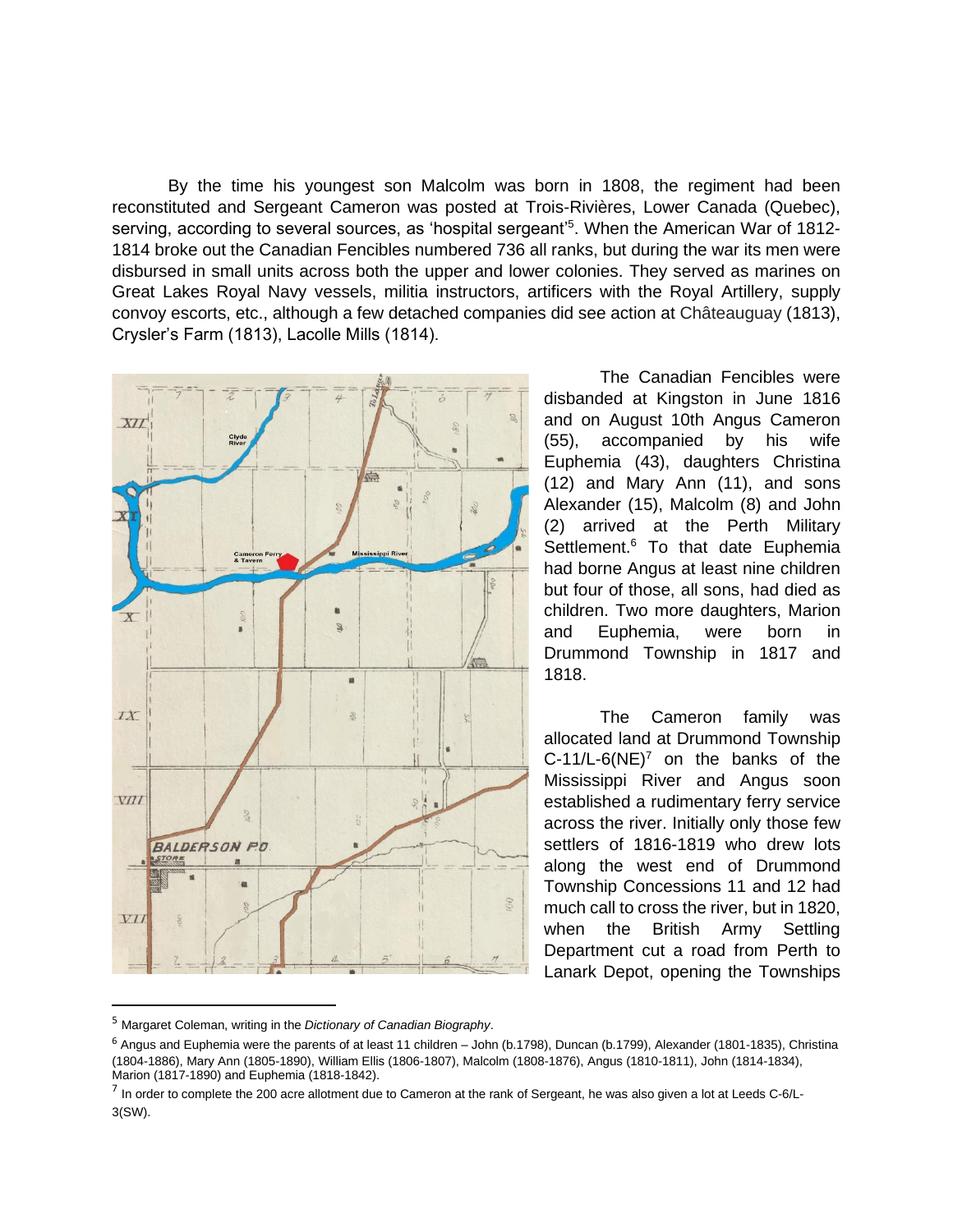of Lanark and Dalhousie to settlement, the ferry business boomed. More than 3,000 incomers<sup>8</sup> and their supplies had to cross the river at least once and most made multiple trips back and forth. Angus built a tavern and inn at the ferry landing and 12-year-old Malcolm was set to rowing the ferry. In later years, Tory political opponents mocked him as *"the barefoot ferry boy"*, but he proudly embraced the title as a badge of honor.

For two or three years Cameron attended school at Perth a few months each winter, but soon after his father died in 1822, he undertook to make his own way. In 1824, at age 16, he went to La Prairie, Lower Canada, where he found work in a store and the opportunity to learn the mysteries of mercantile book-keeping. Mistreated by his employer, he shortly moved across the river to Montreal and worked briefly as a stable boy, before returning to Perth where he secured employment as a clerk at the brewery and distillery of William Morris (1786-1858)<sup>9</sup>.

By 1828 Cameron had saved enough from his wages to enter into a short-lived partnership in a general store at Perth with his brother-in-law, Henry Glass (1799-1866)<sup>10</sup>. The following year, Cameron joined in partnership with John Porter (c1795-1858) and Robert Gemmell (1810-1894) to open a general store in a frame building at #1 Gore Street West (on the northwest corner of Gore and



Foster Streets). The firm sold dry goods, hardware, groceries, and crockery *"at Montreal prices, as the goods have been bought in the best markets for cash"* and offered to accept *"butter in*  payment for goods".<sup>11</sup> Gemmell, Porter & Cameron were also active in the timber trade.

Cameron expanded his business interests into trading in real estate around Perth and prospered. In April 1833, while in Scotland purchasing goods for the store, he married his cousin, Glasgow born Christina Keith McGregor (1808-1868).

When Malcolm had left for Montreal in 1824, his mother, Euphemia, moved her family into Perth from the ferry landing and carried on with the tavern and stopping-house business. A year or two after the move to Perth, her son, John, born at Montreal in 1814, left Perth to advance his education. He returned in 1833 as a 19-year-old medical doctor. He established his home and practice in a stone building at 25 Drummond Street East, on the bank of the Tay River, that had been built by Roderick Matheson to house a distillery. Matheson was one of the settlement's leading merchants of the day, but he was also a veteran of the Canadian Fencible Regiment where he had served for seven years, rising from the rank of drummer-boy to Paymaster Sergeant. Doubtless, he had known John and Malcolm Cameron's father well.<sup>12</sup>

<sup>8</sup> The 'Lanark Society Settlers'. See, *The Third Wave* elsewhere on this site, [https://www.perthhs.org/documents/neighbour/shaw](https://www.perthhs.org/documents/neighbour/shaw-third-wave-web.pdf)[third-wave-web.pdf.](https://www.perthhs.org/documents/neighbour/shaw-third-wave-web.pdf) 

<sup>&</sup>lt;sup>9</sup> Located at the corner of Gore and Harvey Streets, the site had been the location of the 'King's Store' during the earliest days of the Perth Military Settlement. Cameron worked at the distillery at about the time William Morris sold the business to William Locke (1800- 1862).

<sup>&</sup>lt;sup>10</sup> Married to Christina Cameron (1804-1886).

<sup>11</sup> Perth *Courier*, August 7, 1834.

 $12$  During the American War of 1812-1814 Matheson served with the Glengarry Light Infantry Regiment where he was commissioned a Lieutenant.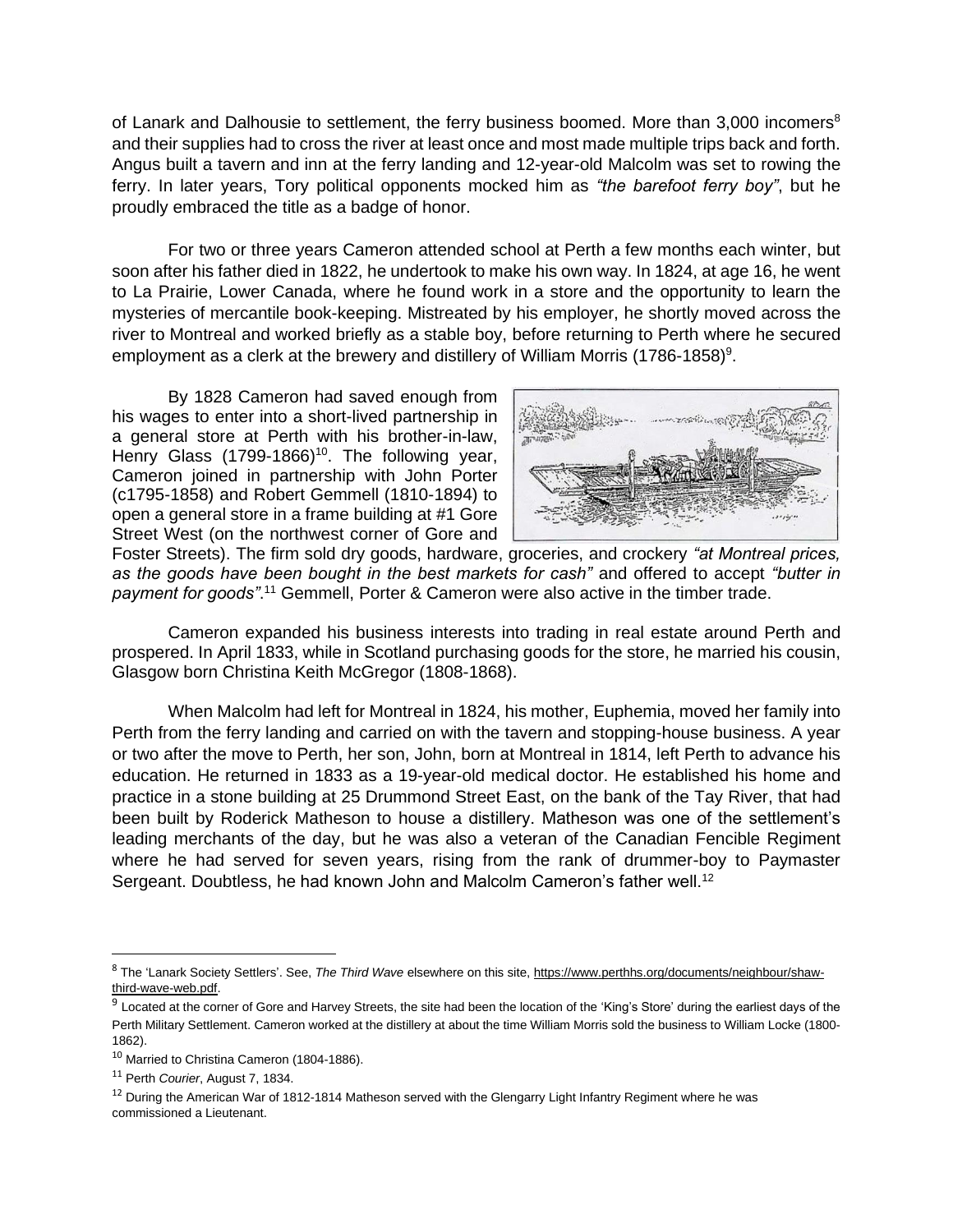When the Perth Settlement's first newspaper, the Tory leaning *Bathurst Independent Examiner*, established in 1828 by local Grammar School teacher John Stewart, failed in the spring of 1834, Dr. John Cameron purchased the business, probably with minority participation by his brother Malcolm. In August it was re-launched as the *Bathurst Courier & Ottawa Gazette*. Published and printed at John Cameron's Drummond Street address, its inaugural issue promised *"an independent weekly … the slave or tool of no party"* 13 . Just six months later, however, on Christmas Eve 1834, John Cameron died of scarlet fever.



AND OTTAWA GAZETTE.

COURIER.

PERTH, FRIDAY-MORNING, AUGUST 29, 1814. Vot. 1.  $104$ 

Elder brother Malcolm Cameron stepped into the breach, hired James Thompson (1812- 1912) as editor, and carried the publishing business forward. But it proved an unprofitable venture. The merchants of Perth were largely 'Tory' supporters of the Family Compact regime and refused to endorse the more independent, even 'Reform', opinions of the Cameron-owned *Bathurst Courier* with their advertising shillings. Historian Margaret Coleman, who wrote Cameron's profile for the *Dictionary of Canadian Biography*, contended that Cameron's politics were *"greatly influenced by Scottish 'Radicals' who had settled around Lanark"* – i.e., the 'Society Settlers' he had ferried across the Mississippi, who socialized in his parent's tavern and who later traded at his Perth store. The *Bathurst Courier* was sold to its editor, James Thompson, in 1836.

Malcolm Cameron had made a trip to the western region of Upper Canada in 1833 and was much impressed by what he found there. In 1835, for the sum of £400, he purchased 100 acres of land from the local Indian Agent at what is now the center of downtown Sarnia, and in the same year opened a general store at Port Sarnia, managed by an agent.

The partnership with Porter and Gemmell at Perth was dissolved in August 1837 and Cameron moved to Port Sarnia. Over the next few years, he acquired large acreages of forested property inland from Lake St Clair that he divided into settlement lots. Using his connections back at Perth, the *Bathurst Courier* in particular, he promoted the advantages of the western region. His promise of *"land with no rocks"* found a particularly receptive audience among the Lanark settlers he had floated across the Mississippi River less than two decades earlier as *"the barefoot ferry boy".* After years of struggle with the rock and swamp of the Lanark highland townships they were still poor subsistence farmers and their now grown sons were seeking to start farms and families of their own where no vacant tillable land remained.

**BATHURST** 

<sup>13</sup> Bathurst *Courier,* August 29, 1834.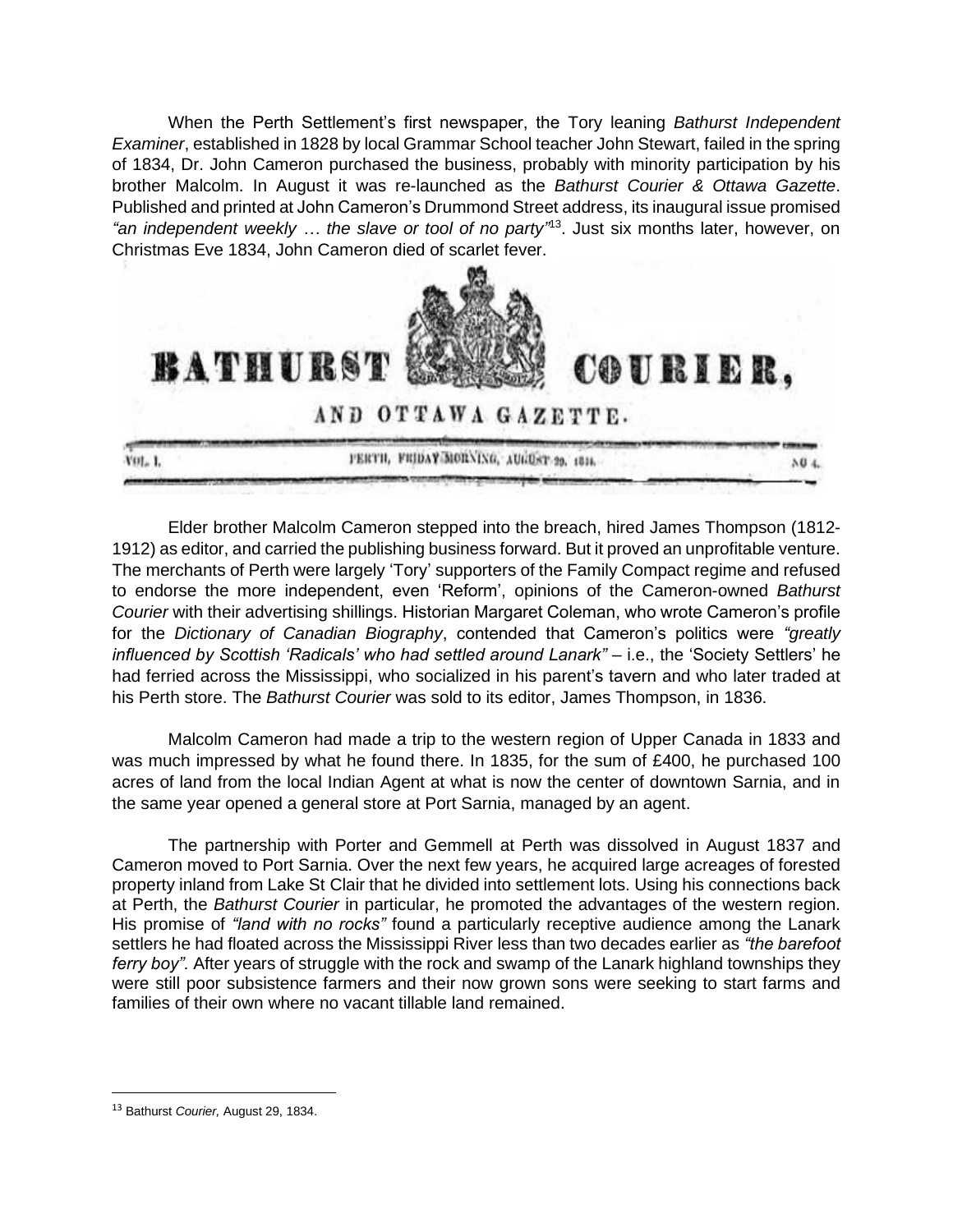In the late years of the 1830s and through the 1840s hundreds of families abandoned the Lanark Settlement, trekked west, and purchased land from Cameron or secured Crown grants in what is now the counties of Lambton, Kent, and Huron. Malcolm Cameron bought the timber they cleared from their new farms and built mills to saw it and grind the grain they grew. He expanded into maritime transport, building six of his own ships to carry goods the length and breadth of the Great Lakes, from Chicago to Quebec City. He sent huge cargos of oak staves to Jamaica for the manufacture of rum barrels and, at one point exported 20% of all Canadian oak timber delivered to Britain.

Cameron made a fortune from his business ventures and from real estate development and speculation. In 1839, even though the land had never been surrendered to the Crown, with the connivance of Indian Agent Colonel Joseph Brant Clench (1790-1857), he negotiated with three local chiefs to buy four square miles (2,540 acres) of the Chippewa Reserve in what is now south Sarnia. 14

As an early property developer, merchant and industrialist Cameron is regarded, along with Alexander Vidal (1819-1906) and George Durand (1805-1880), as one of Sarnia's founders. He named most of its streets between George and Wellington - Christina after his wife, Euphemia after his mother, Lochiel for his clan chief. A street was also named 'Colina' for this daughter but has since disappeared. Cameron also financed and constructed the first road from Sarnia to London, completed in 1840.

In 1847 Cameron profited further as one of the contractors who built the Great Western Railway. Constructed 1847-1855 it was the first railway chartered in what is now Ontario. The mainline ran from Niagara Falls, to Hamilton, then west to London and southwest to Windsor, with branches from Hamilton to Toronto and from London to Sarnia. The railway served as a bridge line between the New York Central and the Michigan Central Railroads.



*Great Western Railway, First Mail Train, 1854* **(Photo courtesy of Toronto Historical Association)**

In 1854, Cameron persuaded John Raeside Gemmill (1810-1891)<sup>15</sup> to move his Lanark *Observer<sup>16</sup>* newspaper from Perth to Sarnia where it became the Reform supporting *Lambton Observer and Western Advertiser* (later the *Sarnia Observer*).<sup>17</sup>

<sup>&</sup>lt;sup>14</sup> In 1995 the courts upheld a compensation claim by the Aamjiwnaang First Nation and in 2020 the Federal Government agreed to pay the Aamjiwnaang \$35.7 million.

<sup>15</sup> John Raeside Gemmill was the son of the Lanark Settlement's first Presbyterian minister, Rev. Dr. John Gemmill (1760–1844).

<sup>&</sup>lt;sup>16</sup> The *Observer* was the Lanark Settlement's first newspaper, a semi monthly devoted to literature, science, politics, agriculture, and general intelligence, it was published at Lanark Village in 1850-1851 and at Perth in 1852-1854.

<sup>&</sup>lt;sup>17</sup> Cameron also encouraged his brother-in-law and former business partner Henry Glass to move to Sarnia. Glass became a successful dry goods merchant, the second Mayor of Sarnia and was twice elected Warden of Lambton County.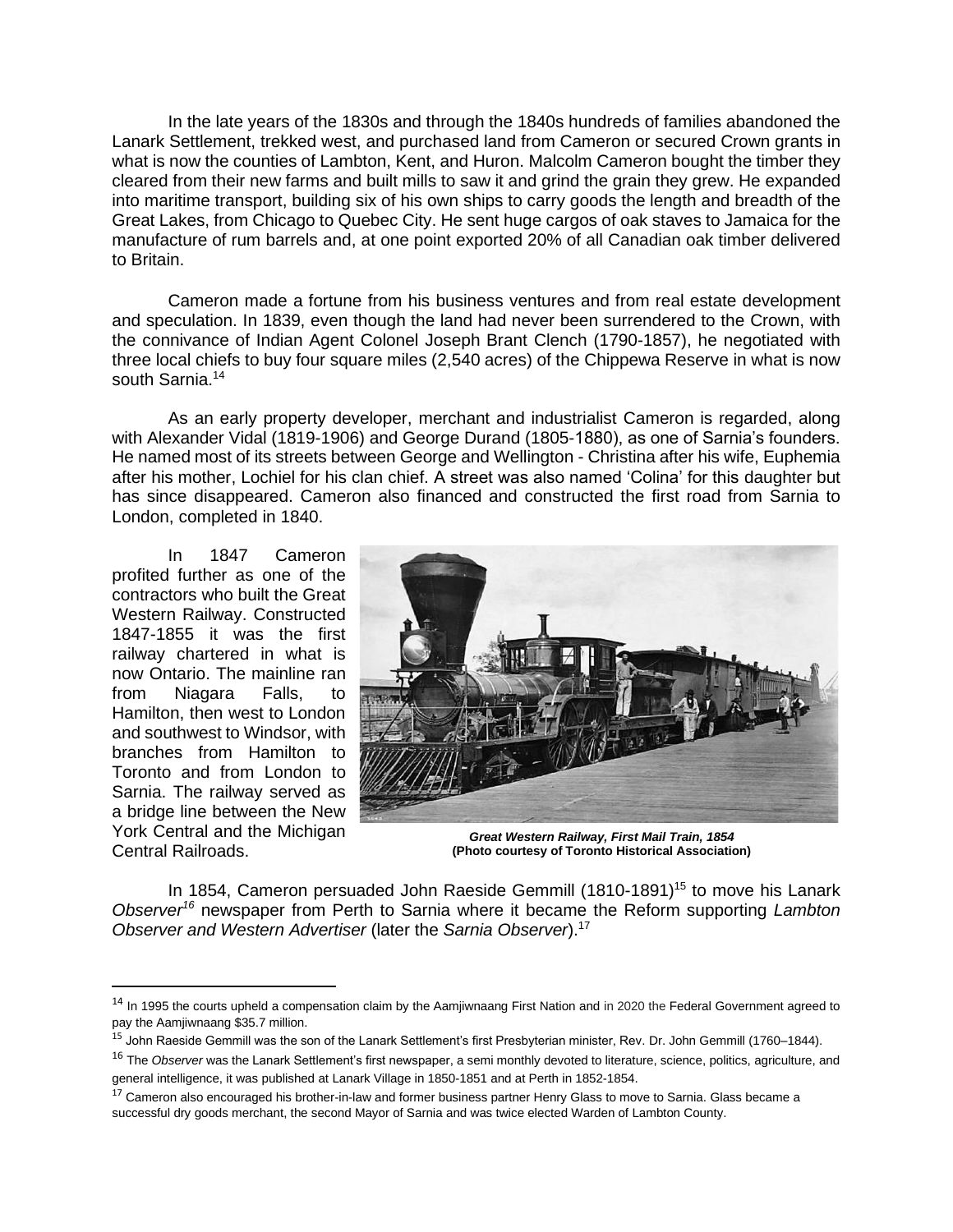Cameron launched his political career in 1836 while he still living at Perth, when he was elected by the constituency of Lanark to the Upper Canada Assembly as a moderate Reformer. Perth pastor and diarist Reverend William Bell (1780-1857) left an account of that election that paints a picture of such political contests in Malcolm Cameron's day.

*The general election ... kept the town in an uproar for the next week. There was, however, less violence than had been expected at Perth; but at Richmond such was the violence of parties that one man was killed and several severely hurt.*

*No election here was ever so arduously contended. It lasted all the six days allowed by law. At the close, Cameron had 559 votes, Powell<sup>18</sup> 552, Thom<sup>19</sup> 515, Radenhurst<sup>20</sup> 384.* 

*In our garden we had a very large specimen of the scotch thistle in full flower, which Mr. Fraser requested for the chairing<sup>21</sup> of Mr. Cameron. He held it upright, dressed out with roses and shamrocks; while Mr. Radenhurst held a cross of St. Andrew, dressed in a similar way.* 

*Mr. Powell's party* [Tory] *did not choose to have the object of their choice chaired along with a dam*[ned] *Radical, as they called Mr. Cameron.<sup>22</sup> So, they very wisely went in different directions, to prevent the parties coming in collision. Powell's party made a horrible noise, but did very little mischief.* 

*After dark, however, Smidt, a poor Dutchman, was stabbed and nearly killed by a rival partisan without the smallest provocation.* 

From the outset Cameron sided with the opposition to Governor Sir Francis Bond Head (1793-1875) and the Tory Family Compact, but in 1837 when William Lyon Mackenzie (1795- 1861) launched armed rebellion in Upper Canada he enlisted with the loyal militia.

In 1842 Cameron was named to the post of Inspector of Revenue. However, he resigned in protest a year later when, with creation of the Province of Canada through the union of Upper and Lower Canada, the government decided to move the capital from Kingston to Montreal. He nevertheless continued to represent Lanark in the Legislative Assembly until the election of 1847 when he was returned as the member for Kent.

In 1848 he was appointed Commissioner of Public Works but resigned that post in 1849 as he found his views more and more in line with the opposition Clear Grits, supporting abolition of the clergy reserves and trade reciprocity with the United States.

<sup>18</sup> John Ambrose Hume Powell (c1802-1843)

 $19$  Dr. Alexander Thom (1775-1845).

<sup>20</sup> Thomas Mabon Radenhurst (1803-1854).

<sup>&</sup>lt;sup>21</sup> In the 19th century it was traditional for the winning candidate, draped in appropriate laurels, to go door-to-door, carried in a chair by his singing and chanting supporters, to thank those who had voted for him and to mock those who had not.

 $^{22}$  In 1836 the constituency of Lanark was represented by two seats in the Assembly so, as the top two vote getters, both Malcolm Cameron (Reform) and John A. H. Powell (Tory) were elected.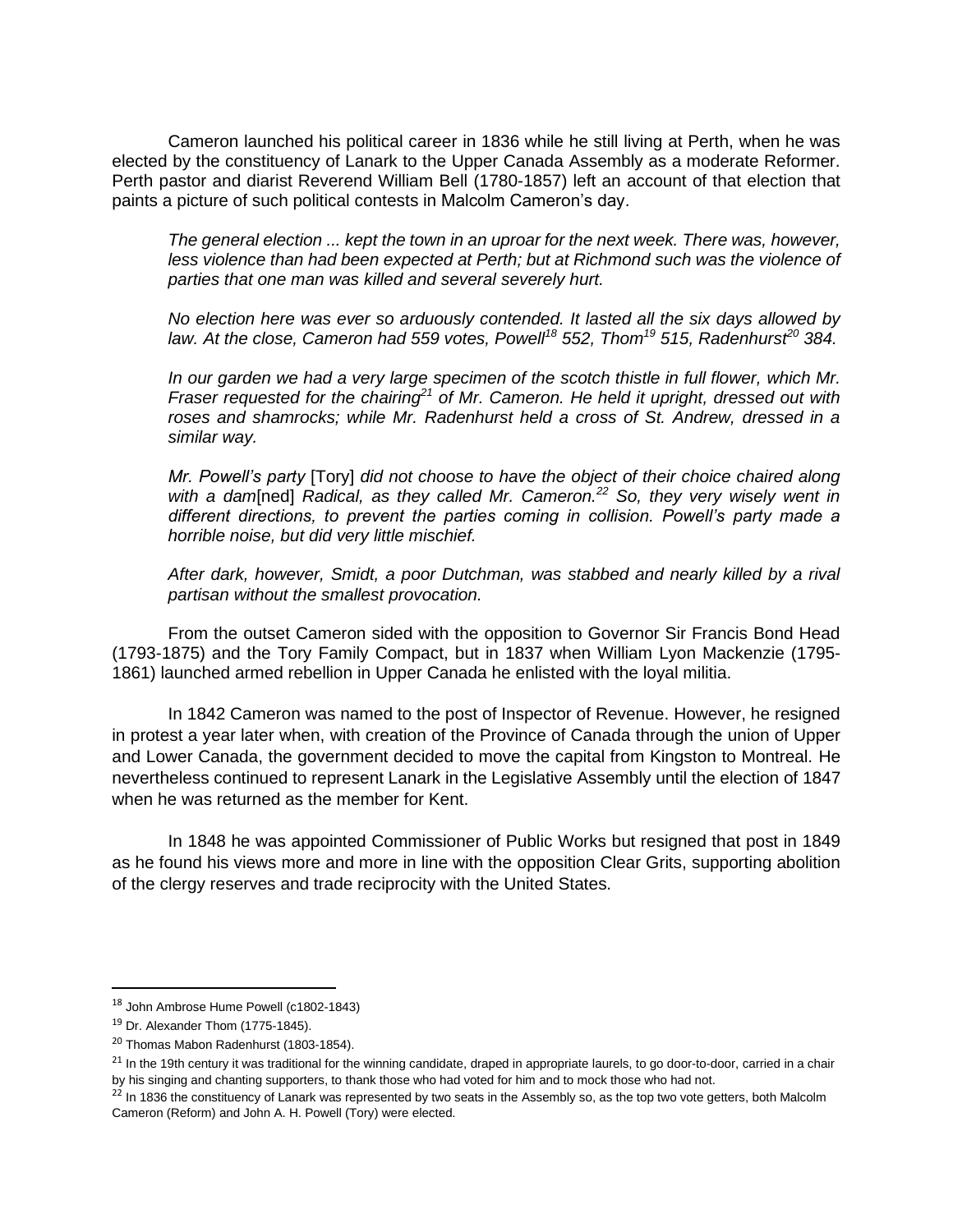At the election of 1851 Cameron was returned once again, but this time for the constituency of Huron. He was named to the portfolio for agriculture, in 1852, a position attached to the presidency of the council. He then served as Postmaster General in 1853-1854 and, as such, automatically served on the Board of Railway Commissioners. He was named a government director for Canada West when the Grand Trunk Railway Company was formally organized.



*Malcolm Cameron (1808-1876) (***Photo Lambton County Archives)**

As was permissible at the time, in the 1854 election Cameron ran in two ridings simultaneously, South Lanark and Lambton. He only campaigned in Lambton and failed to be elected in either. His political career went on hiatus for over three years. During this time, while he remained a large landowner, he reduced his real estate activities, retired from the shipping business, and sold his Sarnia store. By early 1857 the first rumours were circulating that his finances were 'irretrievably embarrassed'.

When an election was called in 1857 Cameron re-entered the fray as an independent candidate in Lambton and was narrowly elected. For the next year he voted with the Macdonald-Cartier government, but in March 1859 executed an about-face and joined George Brown's Reformers in condemning legislation that would increase tariffs. That November he spoke to a Reform Convention, advocating, for the first time, a federation with other British American territories to create *"the nucleus of an empire extending from the Atlantic to the Pacific"*.

In June 1860 he accepted the Reform nomination for the Legislative Council seat for St Clair and won by acclamation. During the two and one half years he sat on the council he continued to urge federation and westward expansion.

From 1863 Cameron was again out of politics. For the next six years he served as Queen's Printer, jointly with Georges-Pascal Desbarats (1808-1864).

In politics, six years can be a long time out of the public eye, and confederation in 1867 had much changed the political landscape since he had last held elected office in 1862. In 1869, when Cameron sought a seat in the federal riding of Renfrew, he was defeated. In 1871 he returned to his roots with an attempt to win the South Lanark seat in the Ontario Provincial Legislature, but that campaign ended in defeat, as did an 1872 attempt to win the federal seat in Russel. Two years later he finally succeeded in winning the federal seat for South Ontario<sup>23</sup>. He died just two years later while still in office.

<sup>&</sup>lt;sup>23</sup> The Townships of Whitby and East Whitby, Pickering, the Town of Whitby, and the Village of Oshawa.